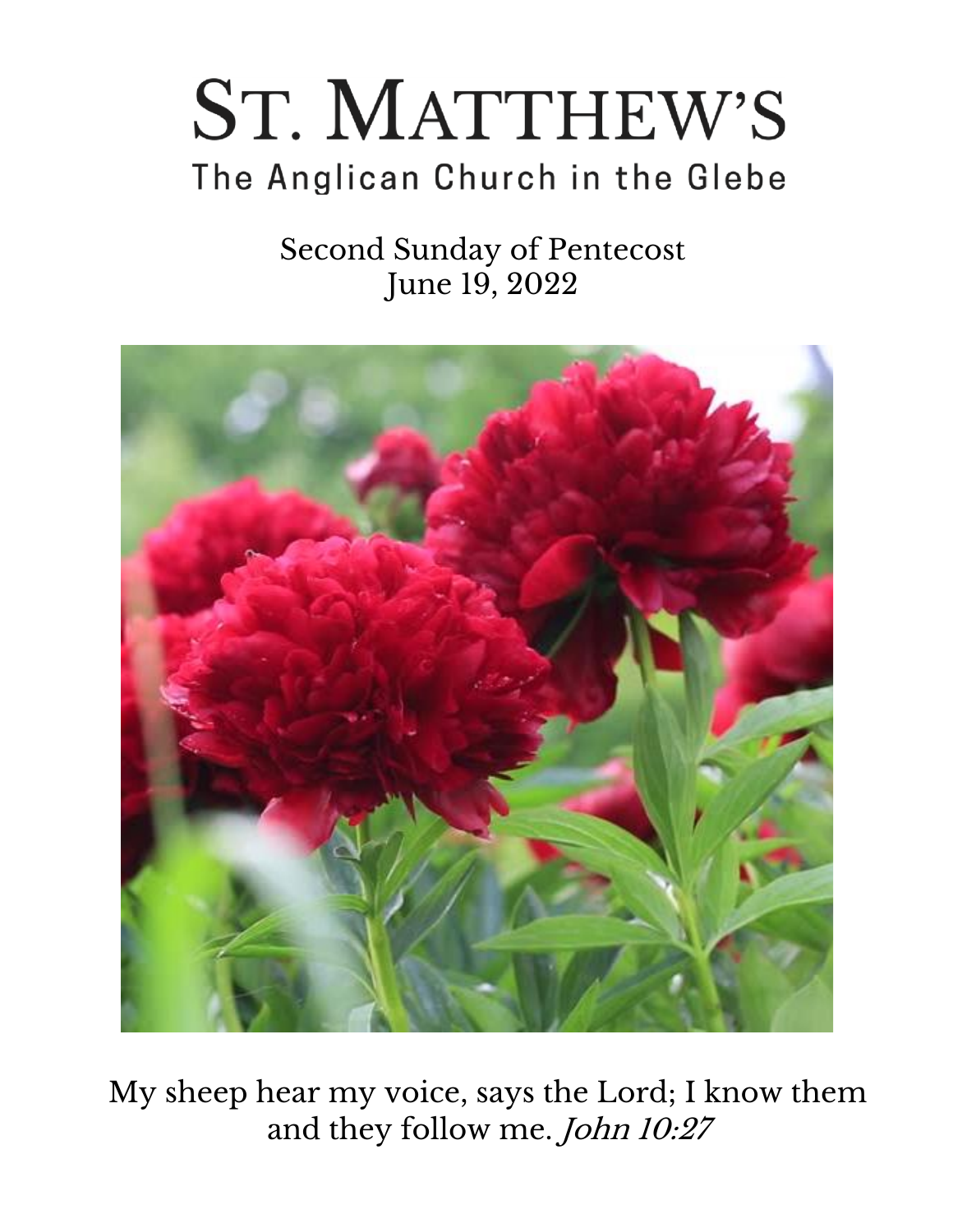# **WELCOME TO ST. MATTHEW'S**

St. Matthew's is a vibrant Christian community that welcomes everyone, embraces inspiring worship and learning and is committed to hospitality and loving service**.**

### **Scripture Readings for Next Week**

2 Kings 2: 1-2, 6-14 Psalm 77: 1-2, 11-20 Galatians 5:1, 13-25 Luke 9:51-62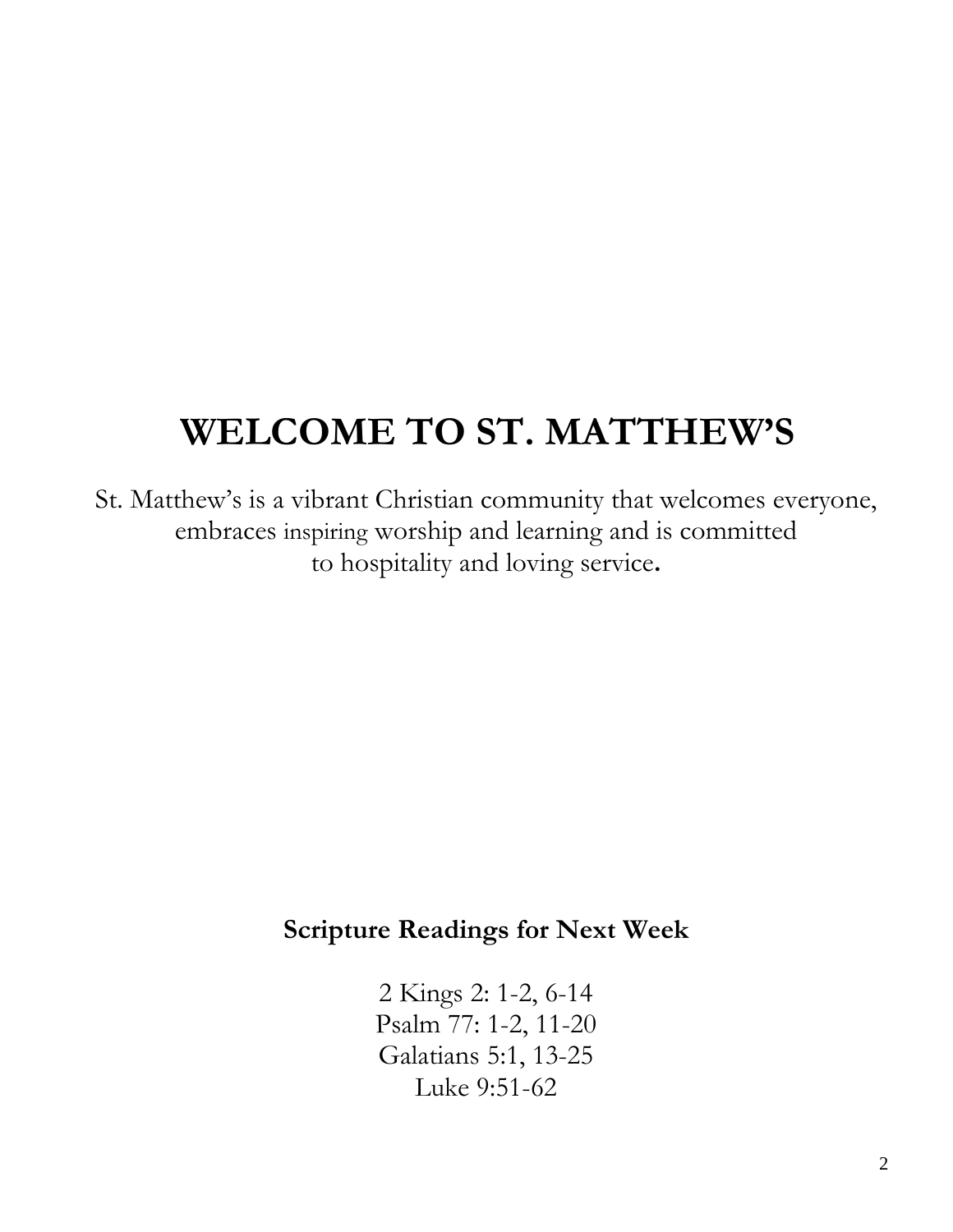# **THE GATHERING OF THE COMMUNITY**

We worship this morning upon the traditional and unceded territory of the Algonquin Anishnaabeg people. May we live upon this land in peace, truth and love.

The Gathering of the Community *pg 185*

| Hymn of Praise: 7 New Every Morning Is the Love<br>Melcombe |
|-------------------------------------------------------------|
|-------------------------------------------------------------|

Collect of the Day

O God our defender, storms rage about us and cause us to be afraid. Rescue your people from despair, deliver your sons and daughters from fear, and preserve us all from unbelief; through your Son, Jesus Christ our Lord, who lives and reigns with you and the Holy Spirit, one God, now and ever.

## **THE PROCLAMATION OF THE WORD**

#### First Reading: 1 Kings 19: 1-15a

Ahab told Jezebel all that Elijah had done and how he had killed all the prophets with the sword. Then Jezebel sent a messenger to Elijah, saying, "So may the gods do to me and more also, if I do not make your life like the life of one of them by this time tomorrow." Then he was afraid; he got up and fled for his life and came to Beer-sheba, which belongs to Judah; he left his servant there. But he himself went a day's journey into the wilderness and came and sat down under a solitary broom tree. He asked that he might die, "It is enough; now, O LORD, take away my life, for I am no better than my ancestors." Then he lay down under the broom tree and fell asleep. Suddenly an angel touched him and said to him, "Get up and eat." He looked, and there at his head was a cake baked on hot stones and a jar of water. He ate and drank and lay down again. The angel of the LORD came a second time, touched him, and said, "Get up and eat, or the journey will be too much for you." He got up and ate and drank; then he went in the strength of that food forty days and forty nights to Horeb the mount of God. At that place he came to a cave and spent the night there. Then the word of the LORD came to him, saying, "What are you doing here, Elijah?" He answered, "I have been very zealous for the LORD, the God of hosts, for the Israelites have forsaken your covenant, thrown down your altars, and killed your prophets with the sword. I alone am left, and they are seeking my life, to take it away." He said, "Go out and stand on the mountain before the LORD, for the LORD is about to pass by." Now there was a great wind, so strong that it was splitting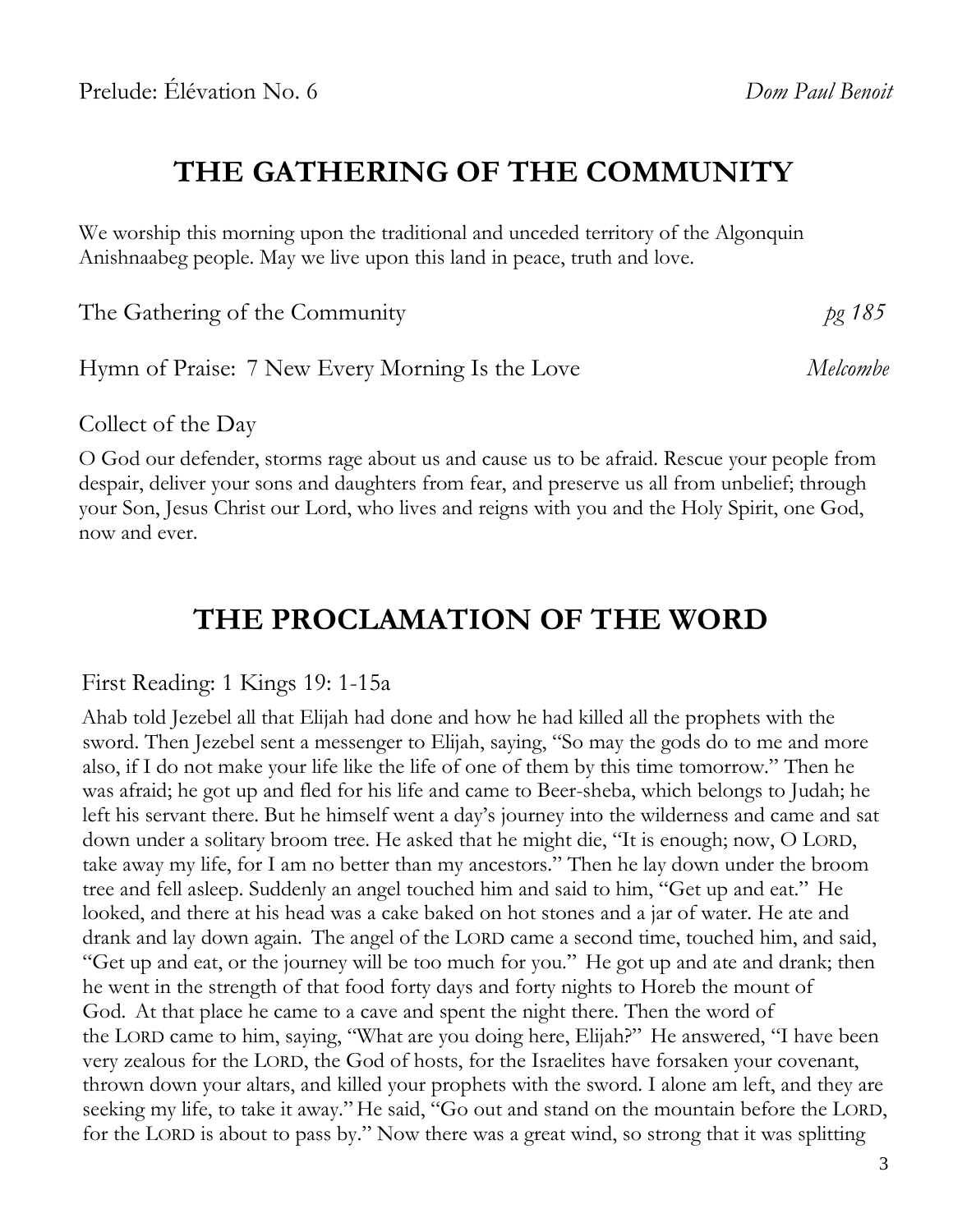mountains and breaking rocks in pieces before the LORD, but the LORD was not in the wind, and after the wind an earthquake, but the LORD was not in the earthquake, and after the earthquake a fire, but the LORD was not in the fire, and after the fire a sound of sheer silence. When Elijah heard it, he wrapped his face in his mantle and went out and stood at the entrance of the cave. Then there came a voice to him that said, "What are you doing here, Elijah?" He answered, "I have been very zealous for the LORD, the God of hosts, for the Israelites have forsaken your covenant, thrown down your altars, and killed your prophets with the sword. I alone am left, and they are seeking my life, to take it away." Then the LORD said to him, "Go, return on your way to the wilderness of Damascus; when you arrive, you shall anoint Hazael as king over Aram.

### Psalm 42 *Tone III*

As the deer longs for the water brooks, so long my soul for you, O God.

My soul is athrist for God, athirst for he living God; when shall I come to appear before the presence of God?

My tears have been my food day and night, while all day long they say to me, "Where now is your God?"

I pour out my soul when I think on these things: how I went with the multitude and led them into the house of God,

With the voice of praise and thanksgiving, among those who keep holy day.

Why are you so full of heaviness, O my soul? And why are you so disquieted within me? Put your trust in God; for I will yet give thanks to him, who is the help of my countenance, and my God.

My soul is heavy within me; therefore I will remember you from the land of Jordan, and from the peak of Mizar among the heights of Hermon.

One deep calls to another in the noise of your cataracts; all your rapids and floods; all your rapids and floods have gone over to me.

The Lord grants his loving-kindness in the day-time; in the night season his song is with me, a prayer to the God of my life.

I will say to the God of my strength, "Why have you forgotten me? And why do I go so heavily while the enemy oppresses me?'

While my bones are being broken, my enemies mock me to my face;

All day long they mock me and say to me, "Where now is your God?"

Why are you so full of heaviness, O my soul? And why are you so disquieted within me? Put your trust in God; for I will yet give thanks to him, who is the help of my countenance, and my God.

#### Second Reading: Galatians 3: 23-29

Now before faith came, we were imprisoned and guarded under the law until faith would be revealed. Therefore the law was our disciplinarian until Christ came, so that we might be reckoned as righteous by faith. But now that faith has come, we are no longer subject to a disciplinarian, for in Christ Jesus you are all children of God through faith. As many of you as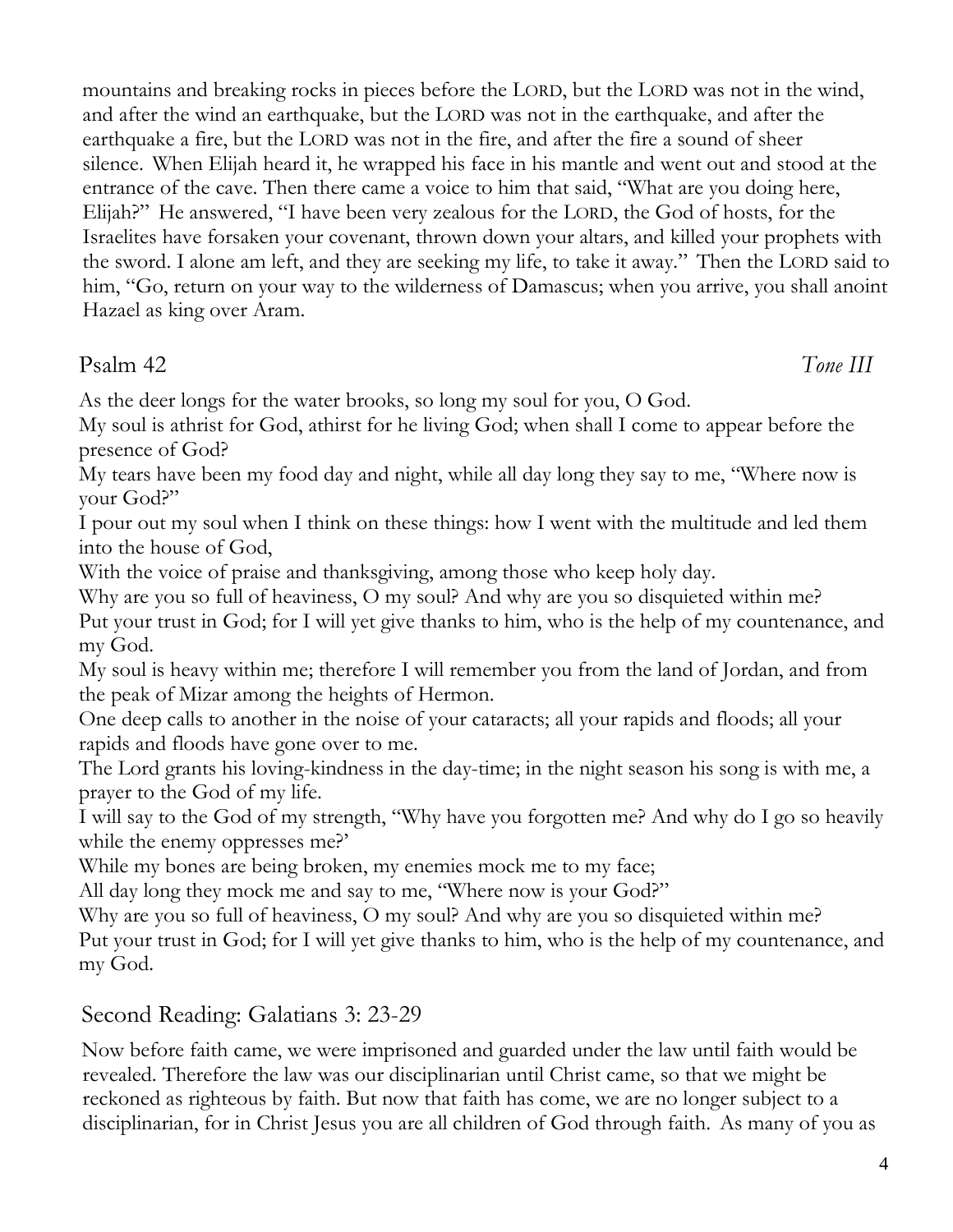were baptized into Christ have clothed yourselves with Christ. There is no longer Jew or Greek; there is no longer slave or free; there is no longer male and female, for all of you are one in Christ Jesus. And if you belong to Christ, then you are Abraham's offspring, heirs according to the promise.

Gospel Alleluia: 711 *Murray*

#### The Gospel: Luke 8: 26-39

Then they arrived at the region of the Gerasenes, which is opposite Galilee. As he stepped out on shore, a man from the city who had demons met him. For a long time he had not worn any clothes, and he did not live in a house but in the tombs. When he saw Jesus, he cried out and fell down before him, shouting, "What have you to do with me, Jesus, Son of the Most High God? I beg you, do not torment me," for Jesus had commanded the unclean spirit to come out of the man. (For many times it had seized him; he was kept under guard and bound with chains and shackles, but he would break the bonds and be driven by the demon into the wilds.) Jesus then asked him, "What is your name?" He said, "Legion," for many demons had entered him. They begged him not to order them to go back into the abyss. Now there on the hillside a large herd of swine was feeding, and the demons begged Jesus to let them enter these. So he gave them permission. Then the demons came out of the man and entered the swine, and the herd stampeded down the steep bank into the lake and was drowned. When the swineherds saw what had happened, they ran off and told it in the city and in the country. Then people came out to see what had happened, and when they came to Jesus, they found the man from whom the demons had gone sitting at the feet of Jesus, clothed and in his right mind. And they became frightened. Those who had seen it told them how the one who had been possessed by demons had been healed. Then the whole throng of people of the surrounding region of the Gerasenes asked Jesus to leave them, for they were seized with great fear. So he got into the boat and returned. The man from whom the demons had gone out begged that he might be with him, but Jesus sent him away, saying, "Return to your home, and declare how much God has done for you." So he went away, proclaiming throughout the city how much Jesus had done for him.

| Homily: The Reverend Geoff Chapman |        |
|------------------------------------|--------|
| The Apostles' Creed                | pg 189 |
| The Prayers of the People          |        |
| Confession and Absolution          | pg 191 |
| The Peace                          | pg 192 |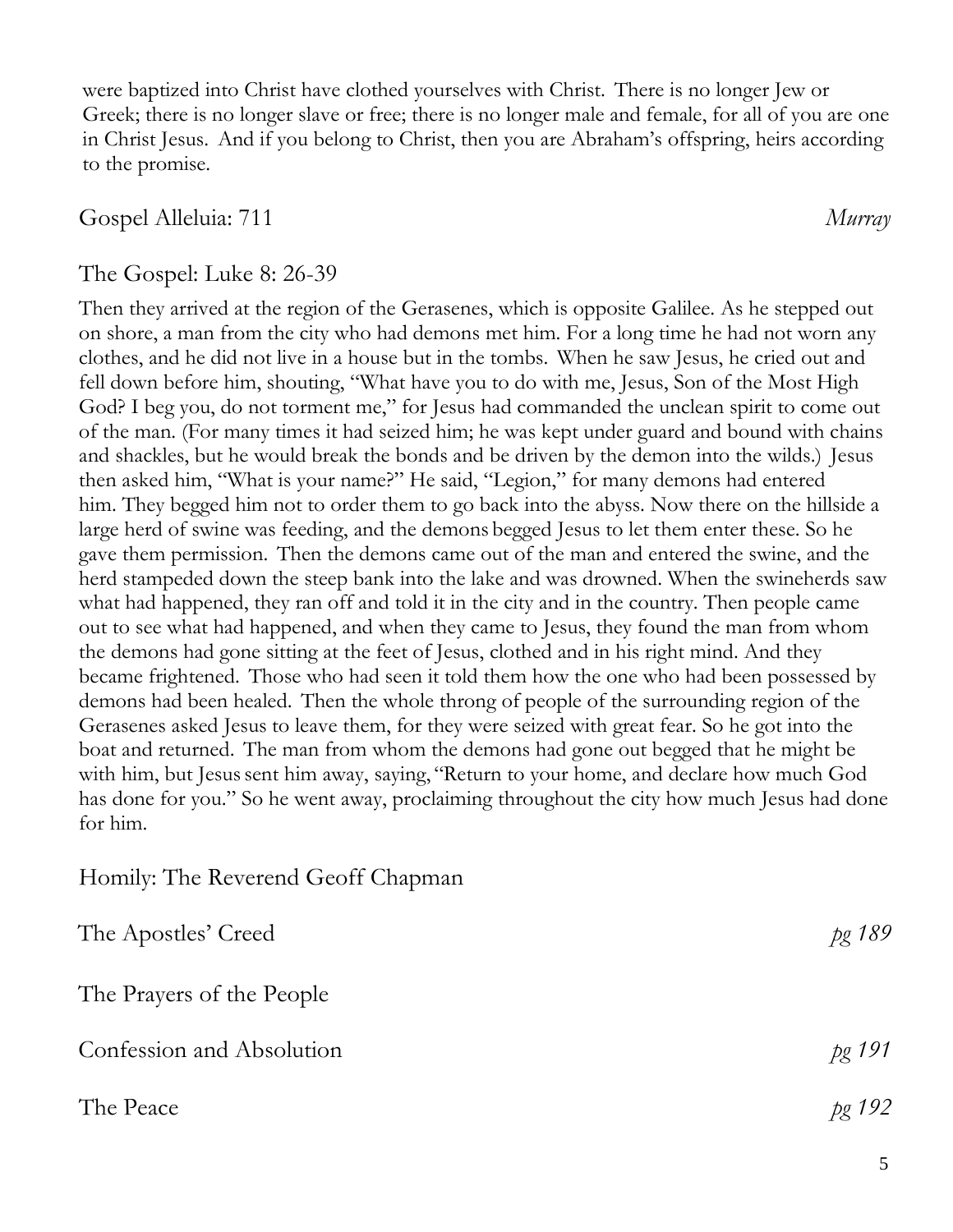# **THE CELEBRATION OF THE EUCHARIST**

| Offertory Hymn: 455 Dear God, Compassionate and Kind                                                                                                                                     | Repton                |  |
|------------------------------------------------------------------------------------------------------------------------------------------------------------------------------------------|-----------------------|--|
| The Prayer over the Gifts                                                                                                                                                                |                       |  |
| Eternal God, you have made our Saviour Jesus Christ the head of all creation. Receive all we<br>offer you this day and renew us in his risen life, in the name of Jesus Christ the Lord. |                       |  |
| The Great Thanksgiving <sup>1</sup>                                                                                                                                                      | pg 193-210            |  |
| Sanctus/Benedictus: 683                                                                                                                                                                  | Merbecke              |  |
| The Lord's Prayer: 684                                                                                                                                                                   | Merbecke              |  |
| The Breaking of the Bread                                                                                                                                                                | pg 212                |  |
| Agnus Dei: 685                                                                                                                                                                           | Merbecke              |  |
| The Communion                                                                                                                                                                            | pg 213                |  |
| Communion Hymn: 76 Thee We Adore, O Hidden Saviour, Thee                                                                                                                                 | Adoro Te              |  |
| Prayer after Communion<br>Almighty God, guide and protect your people who share in this sacred mystery, and keep us<br>always in your love; through Jesus Christ our Lord.               |                       |  |
| Blessing                                                                                                                                                                                 |                       |  |
| Recessional Hymn: 425 Joyful, Joyful We Adore Thee                                                                                                                                       | $H$ <i>ymn</i> to Joy |  |
| Dismissal                                                                                                                                                                                |                       |  |
| Postlude: Prelude and Fugue in F                                                                                                                                                         | J.S. Bach             |  |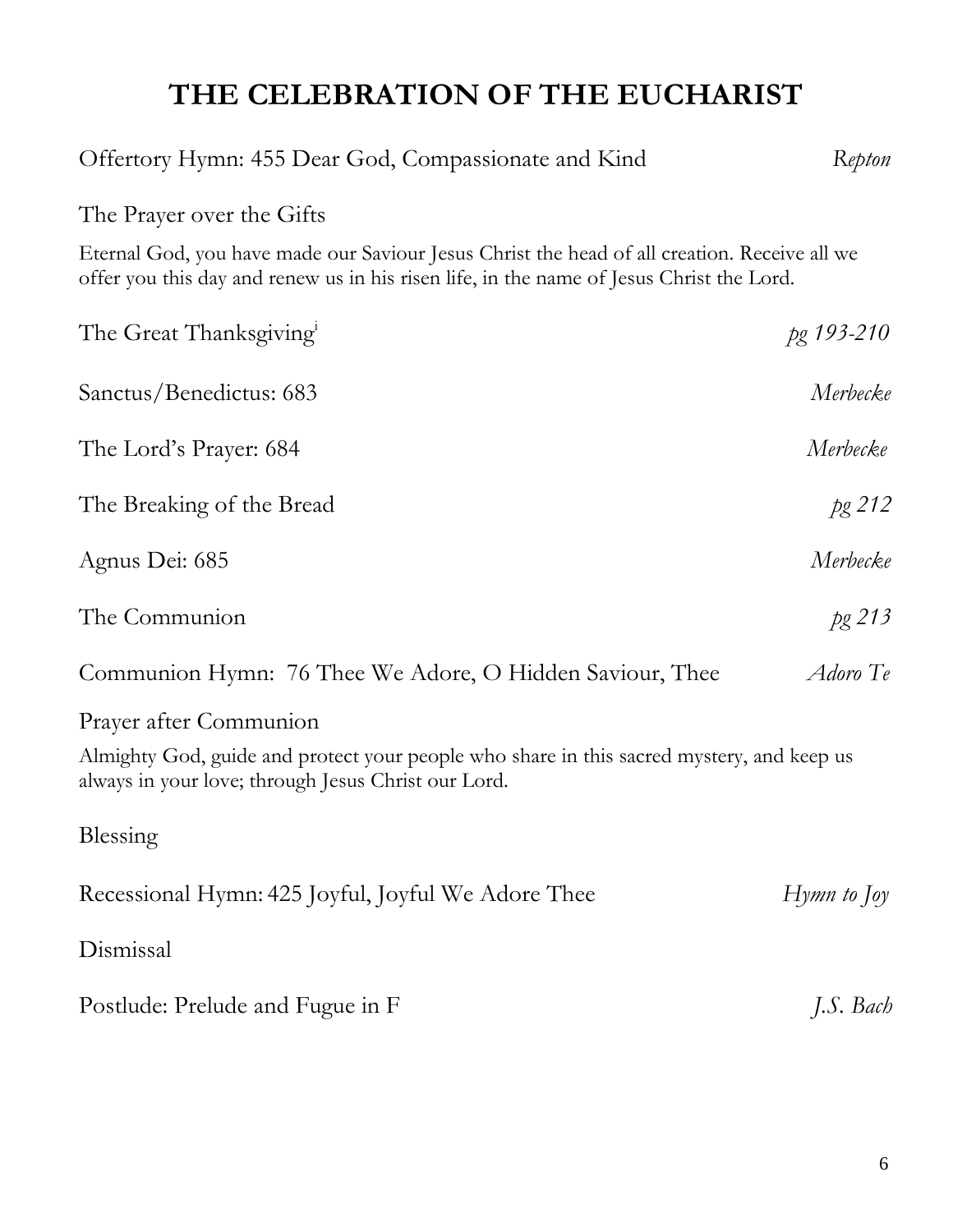### **Worship Volunteers**

*8:00am* Celebrant: The Reverend Geoff Chapman Reader: Wendy Pullan Server: Wendy Pullan *10:30am* Celebrant: The Reverend Geoff Chapman Cantor: Richard Weeks Greeters: Tony Maxwell and Bill Megill Sidesperson: Bill Megill Servers: Cathy Simons and Rick Trites Readers: Rick Trites and Elizabeth Kent Prayers of the People: Rick Trites Communion Ministers: Cathy Simons and Mollie Stokes Altar Guild: Janice Sonnen, Dale MacKenzie, Elizabeth MacMillan, Ruth Frayne and Judy Billingsley (flowers)

The Rev. Geoff Chapman - 613-234-4024, revgeoffchapman@stmatthewsottawa.ca After hours pastoral emergency: 613-854-0643 Honorary Assistants: The Most Rev. Barry Curtis, The Rev. Canon Jim Beall, The Rev. Katherine (Katie) Tait Director of Music and Organist: Kirkland Adsett (613 234-5482) kirkland.adsett@yahoo.com Parish Administrator: Catherine James McGuinty (613-234-4024) Wardens: Rick Trites, Tom Barnes, Valerie Needham and Sancho Angulo

#### **Announcements**

**New! Spring Into Green**: In June our "Restoring God's Earth" program focuses on Healthy Air. Pollution affects the cardio-vascular system primarily, but it can also lead to various cancers. What can individuals do? If we drive less the air in our cities is cleaner. So this week start with a "no car day". Be diligent in planning the trips you take. Make them efficient. Cleaning agents are also a source of air pollution. Have you switched to organic-based products yet? If you have a garden, have you ordered your free tree from the city of Ottawa? The recent storm has severely damaged the tree canopy and it was working hard to clean our air. Now we need to help. Plant a tree.

**Shape of Parish Ministry- Invitation to Participate in Proposal Development:** You have been invited to participate in the review of three SPM proposals. Here are the meeting dates and registration information:

- Tuesday, June 28 7 PM St. Paul's, 20 Young Road, Kanata
- Wednesday, June 29 7 PM St. Helen's, 1234, Prestone Drive, Orleans